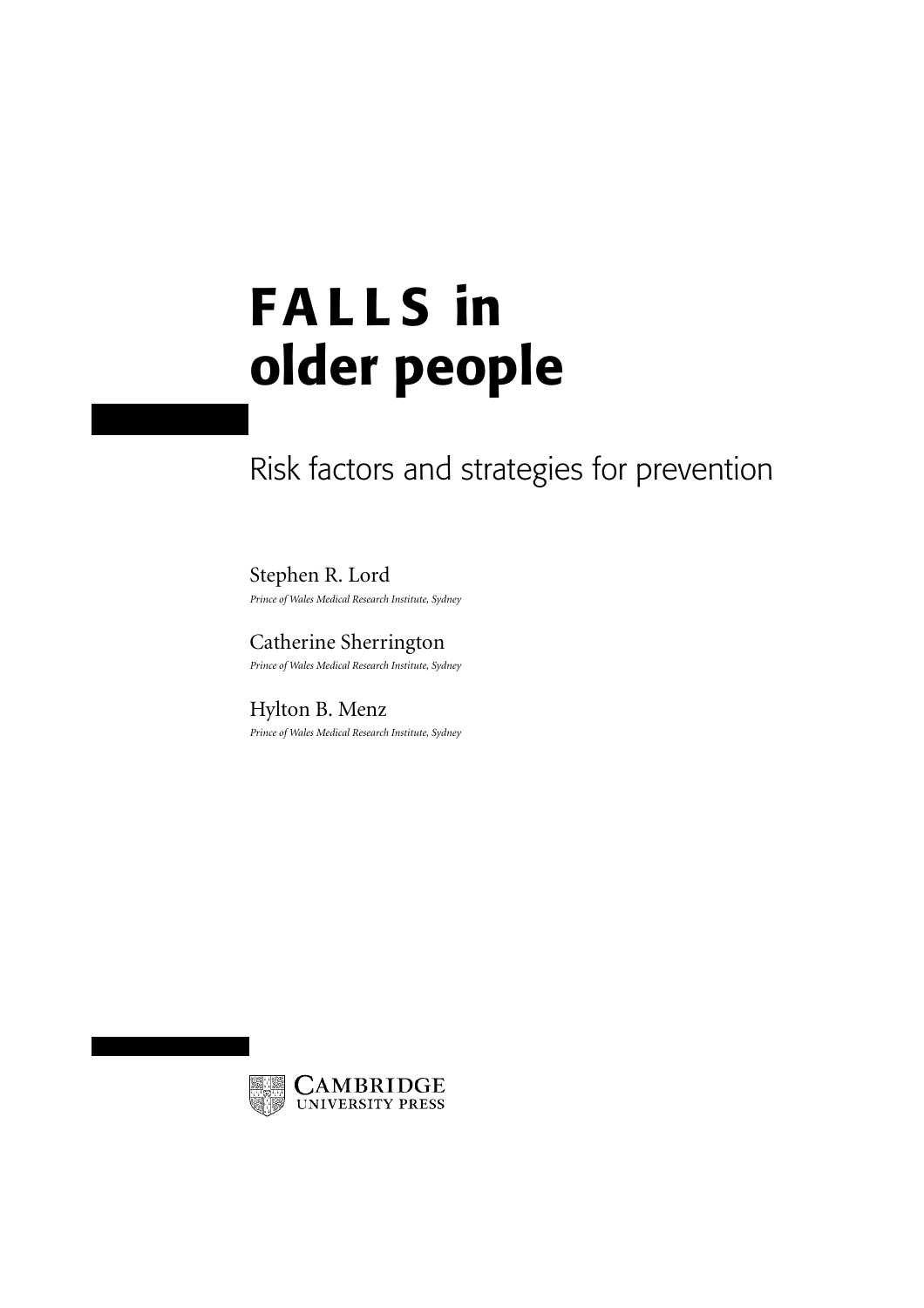PUBLISHED BY THE PRESS SYNDICATE OF THE UNIVERSITY OF CAMBRIDGE The Pitt Building, Trumpington Street, Cambridge, United Kingdom

CAMBRIDGE UNIVERSITY PRESS The Edinburgh Building, Cambridge CB2 2RU, UK 40 West 20th Street, New York, NY 10011–4211, USA 10 Stamford Road, Oakleigh, VIC 3166, Australia Ruiz de Alarcón 13, 28014 Madrid, Spain Dock House, The Waterfront, Cape Town 8001, South Africa

http://www.cambridge.org

© Cambridge University Press 2001

This book is in copyright. Subject to statutory exception and to the provisions of relevant collective licensing agreements, no reproduction of any part may take place without the written permission of Cambridge University Press.

#### First published 2001

Printed in the United Kingdom at the University Press, Cambridge

*Typeface* Minion 10.5/14pt *System* QuarkXPress™ [SE]

*A catalogue record for this book is available from the British Library*

#### *Library of Congress Cataloguing-in-Publication Data*

Lord, Stephen R., 1957– Falls in older people : risk factors and strategies for prevention / by Stephen R. Lord, Catherine Sherrington, Hylton B. Menz. p. cm. Includes index. ISBN 0–521–58964–9 (pb) 1. Falls (Accidents) in old age–Risk factors. 2. Falls (Accidents) in old age–Prevention. I. Sherrington, Catherine. II. Menz, Hylton B. III. Title. RC952.5 L67 2000 617.1'0084'6-dc21 00-023656

ISBN 0 521 58964 9 paperback

Every effort has been made in preparing this book to provide accurate and up-to-date information which is in accord with accepted standards and practice at the time of publication. Nevertheless, the authors, editors and publisher can make no warranties that the information contained herein is totally free from error, not least because clinical standards are constantly changing through research and regulation. The authors, editors and publisher therefore disclaim all liability for direct or consequential damages resulting from the use of material contained in this book. Readers are strongly advised to pay careful attention to information provided by the manufacturer of any drugs or equipment that they plan to use.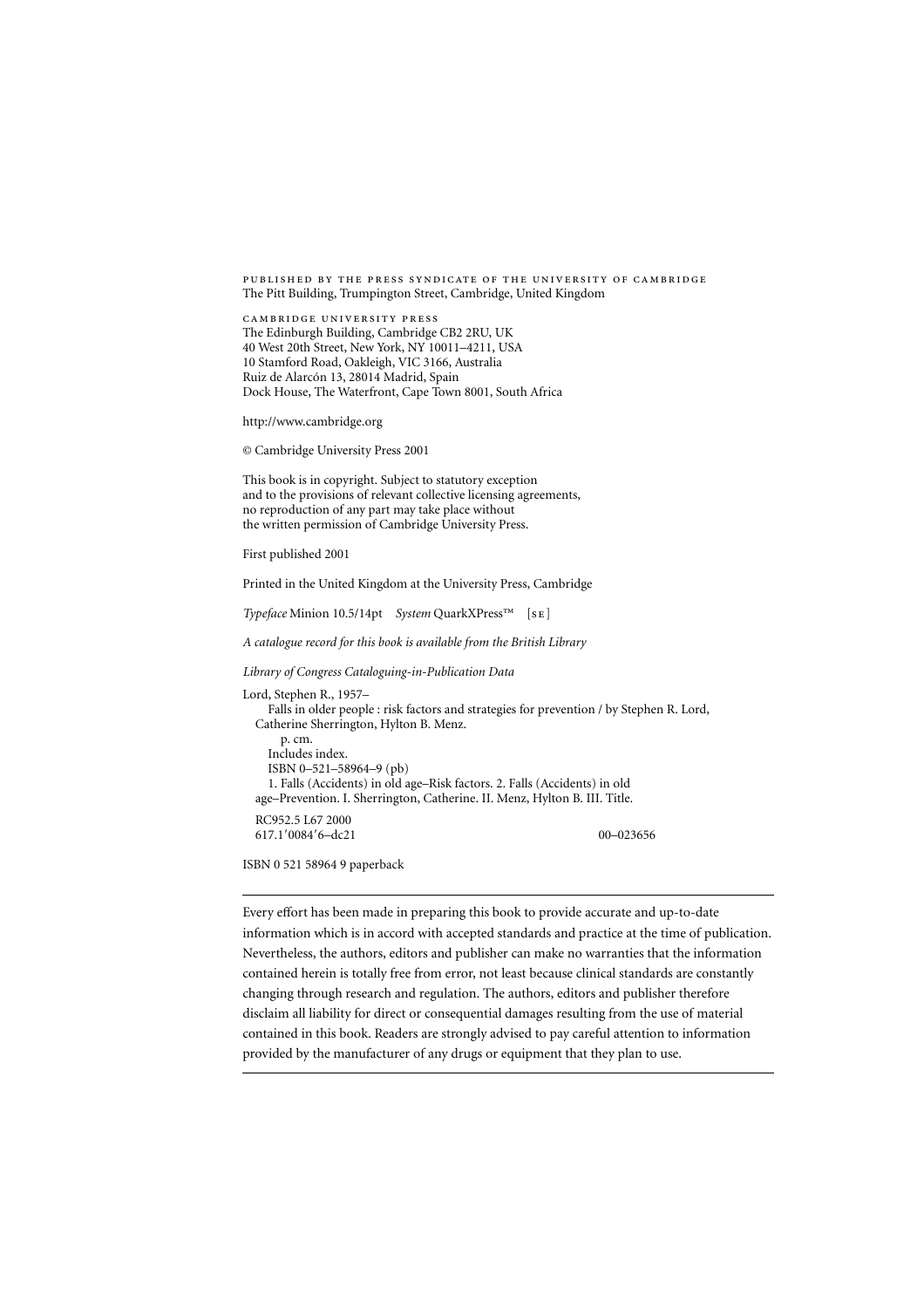## **Contents**

#### *Preface* vii

| Part I | <b>Risk factors for falls</b>                                            |     |
|--------|--------------------------------------------------------------------------|-----|
|        | Epidemiology of falls and fall-related injuries                          | 3   |
| 2      | Postural stability and falls                                             | 17  |
| 3      | Sensory and neuromuscular risk factors for falls                         | 40  |
| 4      | Medical risk factors for falls                                           | 55  |
| 5      | Medications as risk factors for falls                                    | 82  |
| 6      | Environmental risk factors for falls                                     | 96  |
|        | The relative importance of falls risk factors: an evidence-based summary | 107 |

## Part II Strategies for prevention

|    | Overview: Falls prevention                                            | 119 |
|----|-----------------------------------------------------------------------|-----|
| 8  | Exercise interventions to prevent falls                               | 121 |
| 9  | Modifying the environment to prevent falls                            | 146 |
| 10 | The role of footwear in falls prevention                              | 154 |
| 11 | Assistive devices                                                     | 166 |
| 12 | Prevention of falls in hospitals and residential aged care facilities | 180 |
| 13 | The medical management of older people at risk of falls               | 190 |
| 14 | Modifying medication use to prevent falls                             | 206 |
| 15 | Targeted falls prevention strategies                                  | 215 |
| 16 | A physiological profile approach for falls prevention                 | 221 |
|    |                                                                       |     |

v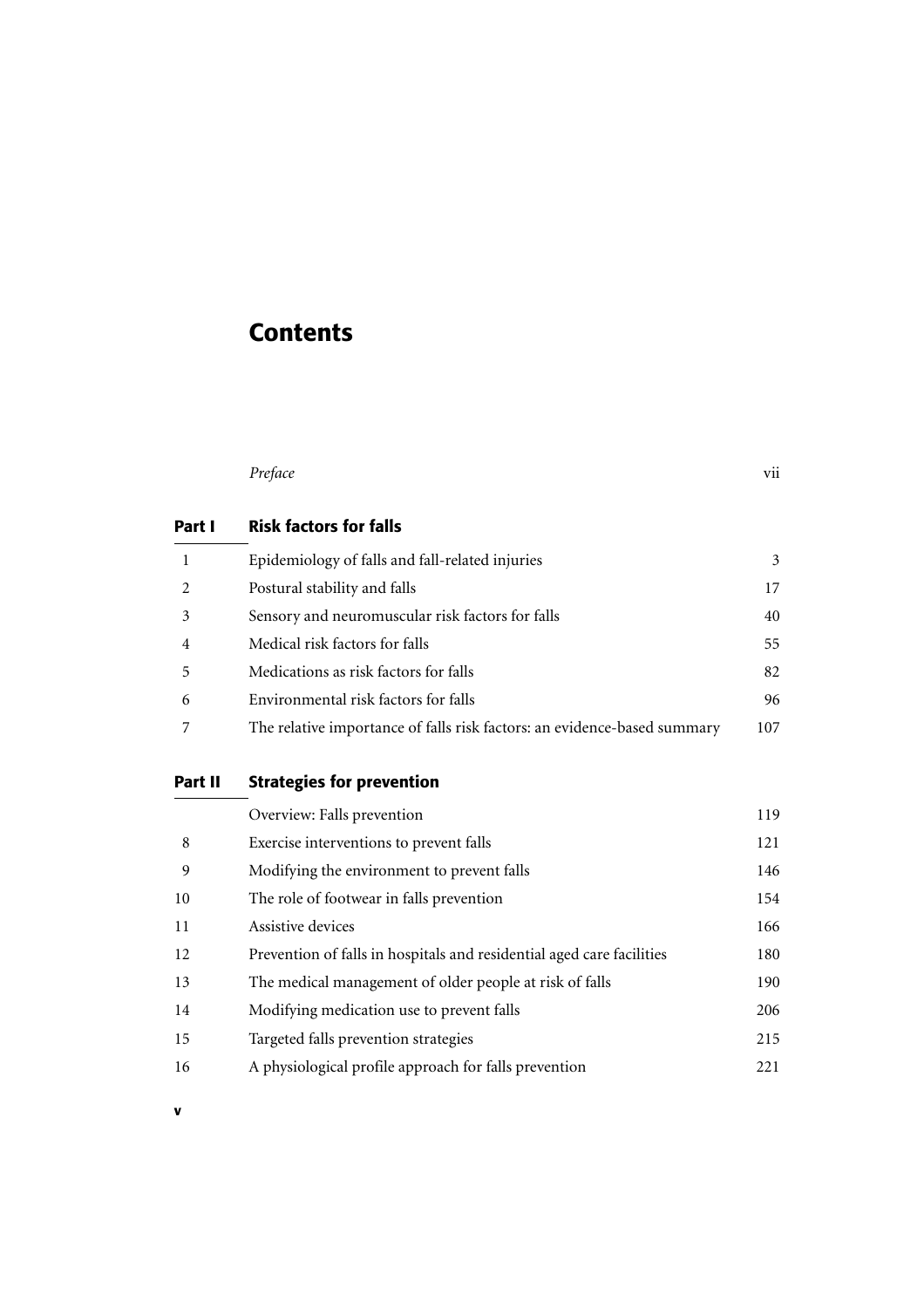#### vi Contents

### Part III Research issues in falls prevention

| 17 | Falls in older people: future directions for research |     |  |  |
|----|-------------------------------------------------------|-----|--|--|
|    | Index                                                 | 245 |  |  |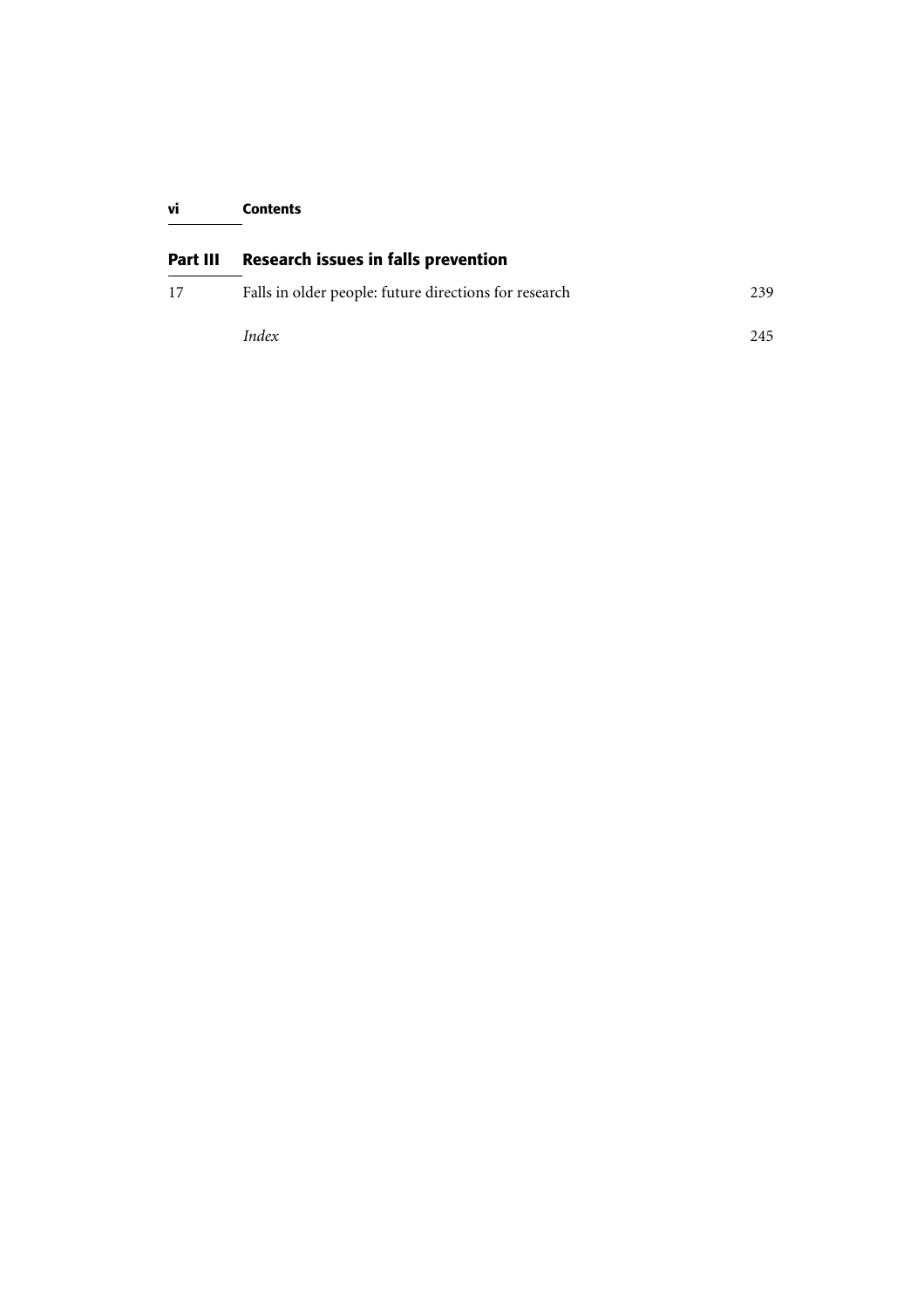## Epidemiology of falls and fall-related injuries

In this chapter, we examine the epidemiology of falls in older people. We review the major studies that have described the incidence of falls, the locations where falls occur and falls sequelae. We also examine the costs and services required to treat and manage falls injuries. Before looking at the above, however, it is helpful to discuss briefly two important methodological considerations that are pertinent to all research studies of falls in older people. First, how falls are defined, and second, how falls are counted.

#### The definition of a fall

In 1987 the Kellogg International Working Group on the prevention of falls in the elderly defined a fall as 'unintentionally coming to the ground or some lower level and other than as a consequence of sustaining a violent blow, loss of consciousness, sudden onset of paralysis as in stroke or an epileptic seizure' [1]. Since then, many researchers have used this or very similar definitions of a fall. Depending on the focus of study, however, some researchers have used a broader definition of falls to include those that occur as a result of dizziness and syncope. The Kellogg definition is appropriate for studies aimed at identifying factors that impair sensorimotor function and balance control, whereas the broader definition is appropriate for studies that also address cardiovascular causes of falls such as postural hypotension and transient ischaemic attacks.

Although falls are often referred to as accidents, it has been shown statistically that falls incidence differs significantly from a Poisson distribution [2]. This implies that causal processes are involved in falls and that they are not merely random events.

#### Falls ascertainment

The earliest published studies on falls were retrospective in design in that they asked subjects whether and/or how many times they fell in a past period – usually 12

#### 1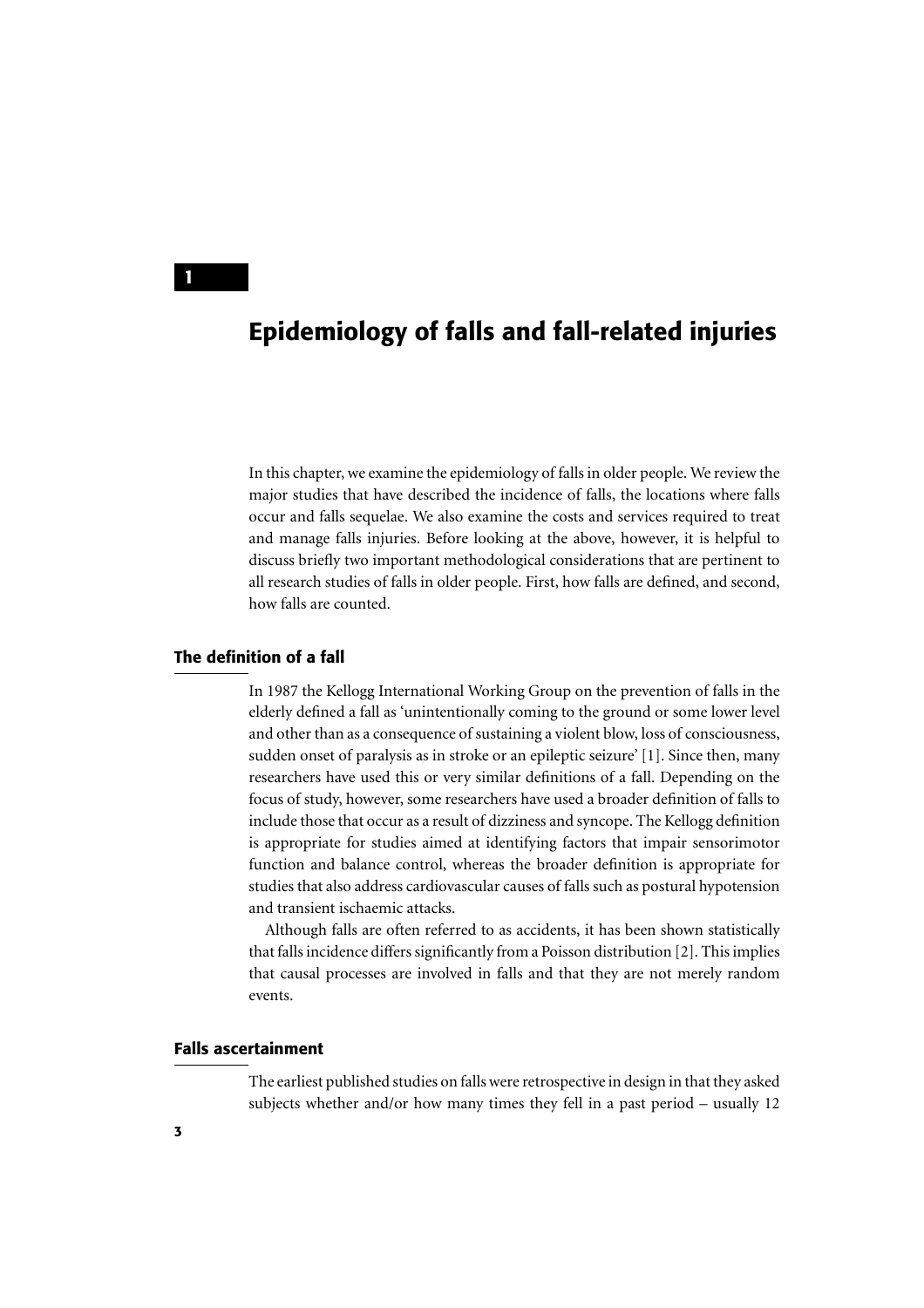months. This approach has limitations because subjects have only limited accuracy in remembering falls over such a long period [3]. More recent studies have used prospective designs, in which subjects are followed up for a period, again usually 12 months, to determine more accurately the incidence of falling. Not surprisingly, these studies have usually reported higher rates of falling. In community studies, the only feasible method of ascertaining falls is by self-report and a number of methods have been used to record falls in prospective follow-up periods. These include monthly or bi-monthly mail-out questionnaires [4, 5], weekly [6] or monthly falls calendars [7], and monthly telephone interviews [8].

Each method has advantages and disadvantages in terms of accuracy, cost and researcher time commitment. Calendars have an advantage in that subjects are requested to indicate daily whether or not they have fallen. However, specific details about the circumstances of any falls cannot be ascertained until the diary is returned at the end of the month. Monthly questionnaires have an advantage in that all relevant details can be gained from a single form. A sample of a monthly questionnaire is shown in Figure 1.1. Telephone interviews gain the same information as mail-out questionnaires, but may require many calls to contact active older people. However, even with the most rigorous reporting methodology, it is quite likely that falls are underreported and that circumstances surrounding falls are sometimes incomplete or inaccurate. After a fall, older people are often shocked and distressed and may not remember the predisposing factors that led to the fall. Denial is also a factor in underreporting, as it is common for older people to lay the blame on external factors for their fall, and not count it as a 'true' one. Simply forgetting falls leads to further underreporting, especially in those with cognitive impairments.

In institutional settings, the use of falls record books maintained by nursing staff can provide an ancillary method for improving the accuracy of recording falls. In a study of intermediate care (hostel) residents in Sydney, we found that systematic recording of falls by nurses increased the number of falls reported by 32% [4].

#### The incidence of falls in older people

#### Community-dwellers

In 1977, Exton-Smith examined the incidence of falls in 963 people over the age of 65 years. He found that in women, the proportion who fell increased with age from about 30% in the 65–69 year age group to over 50% in those over the age of 85 years. In men, the proportion who fell increased from 13% in the 65–69 year age group to levels of approximately 30% in those aged 80 years and over [9].

Retrospective community studies undertaken since Exton-Smith's work have reported similar findings: that about 30% of older persons experience one or more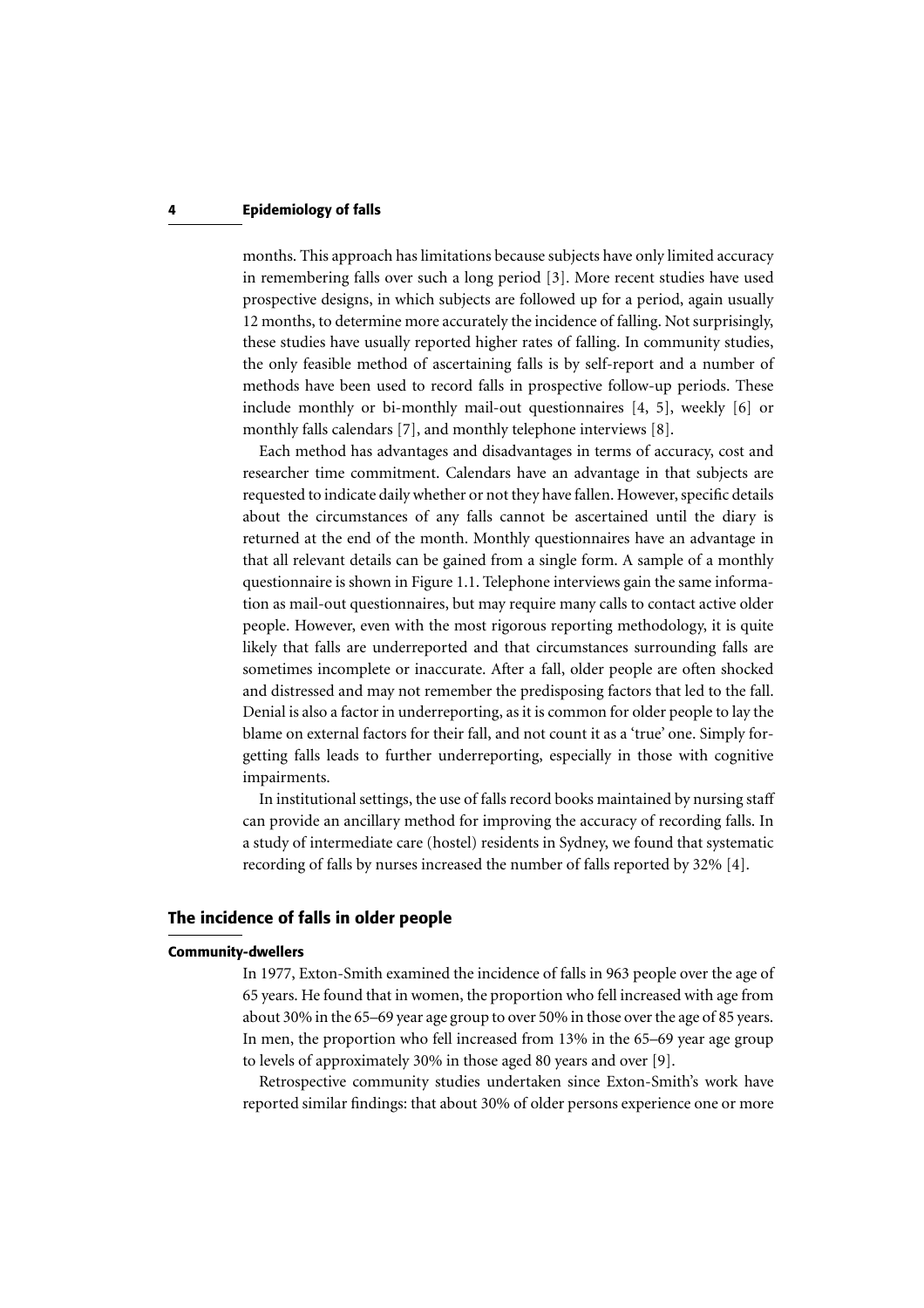| <b>FALLS STUDY OCTOBER FOLLOW-UP</b>                                                                                                                                                          |                                                |           |  |  |                                     |                                        |  |  |  |
|-----------------------------------------------------------------------------------------------------------------------------------------------------------------------------------------------|------------------------------------------------|-----------|--|--|-------------------------------------|----------------------------------------|--|--|--|
| 1. HAVE YOU HAD ANY FALLS IN THE MONTH OF OCTOBER?<br>I have not fallen<br>Once<br>Twice<br>Three or more times                                                                               |                                                |           |  |  |                                     |                                        |  |  |  |
| If you have had no falls please stop here, otherwise please continue                                                                                                                          |                                                |           |  |  |                                     |                                        |  |  |  |
| <b>2. WHERE HAVE YOU FALLEN?</b>                                                                                                                                                              |                                                |           |  |  |                                     |                                        |  |  |  |
| Inside:<br>On the one level<br>Getting out of bed<br>Getting out of a chair<br>Using the shower/bath<br>Using the toilet<br>Walking up or down stairs                                         | Yes:<br>Yes<br>Yes<br>Yes<br>Yes<br>Yes        |           |  |  | No.<br>No.<br>No<br>No<br>No<br>No. | ׀׀׀<br>׀׀׀<br>! !<br>$\mathbf{I}$      |  |  |  |
| Home entrances or in the garden:<br>Walking up or down a step/stairs<br>On the one level (e.g. pathway)<br>In the garden                                                                      | Yes<br>Yes                                     |           |  |  | No.<br>No                           | $\begin{bmatrix} 1 \\ 1 \end{bmatrix}$ |  |  |  |
| <u>Away from home:</u><br>On the footpath<br>On a kerb / gutter<br>In a public building<br>Getting out of a vehicle<br>In another person's home<br>Falls not described above (Please specify) | Yes:<br>Yes<br>Yes<br><b>Yes</b><br><b>Yes</b> |           |  |  | No<br>No<br>No<br>No.<br>No.        |                                        |  |  |  |
| <b>3. HOW DID YOU FALL?</b><br>(Tick more than one if necessary)<br>I tripped<br>I slipped<br>I lost my balance<br>My legs gave way<br>I felt faint<br>I felt giddy / dizzy<br>I am not sure  |                                                |           |  |  |                                     |                                        |  |  |  |
| 4. AS A RESULT OF THIS FALL OR FALLS DID YOU SUFFER ANY INJURIES?                                                                                                                             |                                                | Yes $[ ]$ |  |  | No[ ]                               |                                        |  |  |  |
| 5. IF YES WHAT TYPE OF INJURIES DID YOU SUFFER?<br><b>Bruises</b><br>Cuts/grazes<br>Broken wrist<br>Broken hip<br>Broken ribs<br>Back pain                                                    |                                                |           |  |  |                                     |                                        |  |  |  |
| Thank you very much for your co-operation. Please return the questionnaire<br>to us by using the enclosed envelope                                                                            |                                                |           |  |  |                                     |                                        |  |  |  |

Fig. 1.1. Example of a monthly falls questionnaire.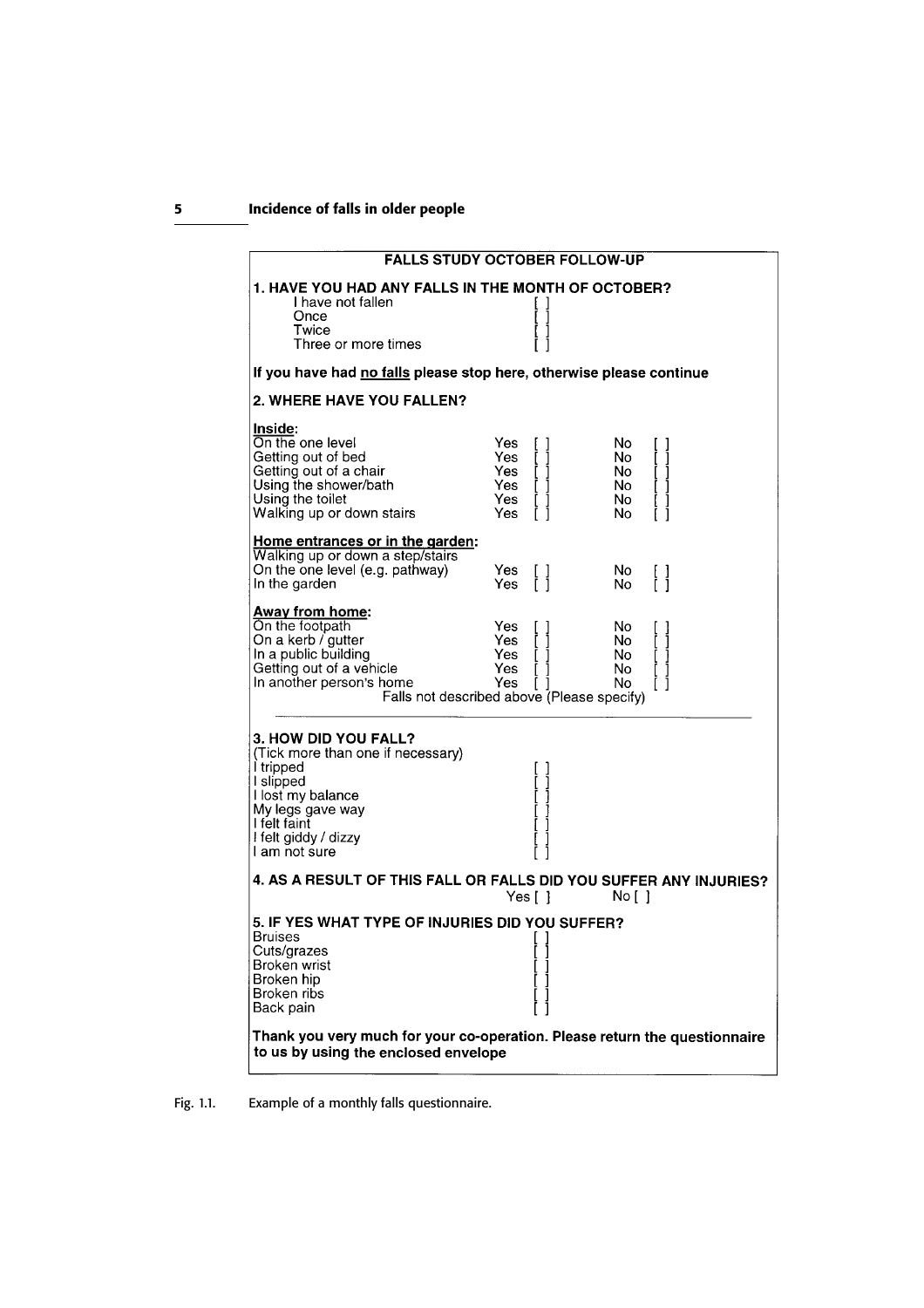falls per year [10–12]. For example, Campbell et al. [10] analysed a stratified population sample of 533 subjects aged 65 years and over and found that 33% experienced one or more falls in the past year. Blake et al. [12] reported a similar incidence (35%) in their study of 1042 subjects aged 65 years and over. In a large study of 2793 subjects aged 65 years and over, Prudham and Evans [11] estimated an annual incidence for accidental falls of 28%, a figure identical to that found in the Dubbo osteoporosis epidemiology study of 1762 older people aged 60 years and over [13].

More recent prospective studies undertaken in community settings have found slightly higher falls incidence rates. In the Randwick falls and fractures study conducted in Australia, we found that 39% of 341 community-dwelling women reported one or more falls in a 1-year follow-up period [14]. In a large study of 761 subjects aged 70 years and over undertaken in New Zealand, Campbell et al. [15] found that 40% of 465 women and 28% of 296 men fell at least once in the study period of 1 year, an overall incidence rate of 35%.

In the USA, Tinetti et al. [7] found an incidence rate of one or more falls of 32% in 336 subjects aged 75 years and over. Similar rates have been reported in Canada by O'Loughlin et al. [8] in a 48-week prospective study of a random sample of 409 community-dwelling people aged 65+ years (29%), and in Finland by Luukinen et al. [16] in 833 community-dwelling people aged 70+ years from five rural districts (30%). Falling rates also increase beyond the age of 65 years. Figure 1.2 shows the proportion of women who took part in the Randwick falls and fractures study [14] who reported falling, once, twice, or three or more times in a 12-month period.

The prospective studies that have reported the incidence of multiple or recurrent falls are also in good agreement. The reported rates from five studies for two or more falls in follow-up year average 15% and range from 11% to 21%. The three studies that report data for three or more falls all report an incidence of 8%.

#### Residents of long-term care institutions

Studies on the prevalence of falls have also been conducted in institutions, where the reported frequency of falling is considerably higher than among those living in their own homes. For example, Luukinen et al. [17] estimate that among people aged 70 and over in Finland, the rate of falling in the institutionalized population is three times higher than that among those living independently in the community.

The prospective studies conducted in nursing homes have found 12-month falls incidence rates ranging from 30% to 56%. In an early study, Fernie et al. [18] studied 205 nursing home residents for 12 months and found 30% of the men and 42% of the women had one or more falls. More recently, two studies have reported higher falls incidence rates in institutionalized older people. Lipsitz et al. [19] found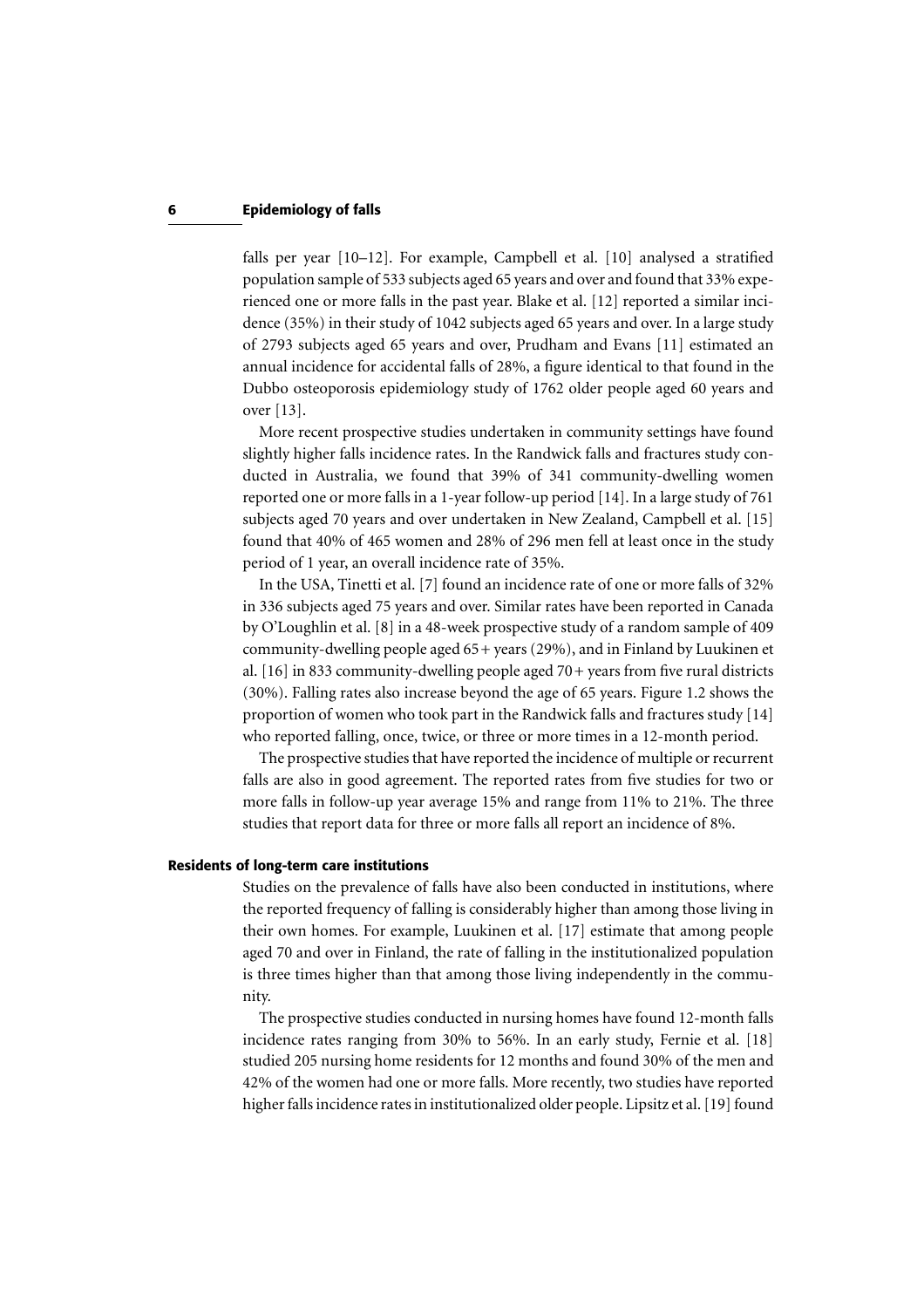#### 7 Incidence of falls in older people



Fig. 1.2. Proportion of older women who took part in the Randwick Falls and Fractures Study who reported falling, once, twice or three or more times in a 12-month period. Diagram adapted from: Lord SR, Ward JA, Williams P, Anstey KJ. An epidemiological study of falls in older community-dwelling women: the Randwick falls and fractures study. *Australian Journal of Public Health* 1993;17(3):240–5.

that 40% of 901 ambulatory nursing home residents fell two or more times in 6 months and Yip and Cumming [20] found that 56% of 126 nursing home residents fell at least once in a year.

Two other studies have calculated falls incidence rates across a number of nursing homes. Rubenstein et al. [21] summarized the findings from five published and two unpublished studies on the incidence of falls in long-term care institutions. They calculated that the incidence rate ranged between 60% to 290% per bed, with a mean fall incidence rate of 170% or 1.7 falls per person per year. Thapa et al. [22] conducted a 12-month prospective study in 12 nursing homes involving 1228 residents. They reported that during the 1003 person-years of follow-up, 548 residents suffered 1585 falls.

Falling rates are also high in residents living in intermediate (hostel) care institutions and retirement villages. We found a yearly falls incidence rate for one or more falls of 52%, and for two or more falls of 39% in a hostel population of older people [4]. Tinetti et al. [23] also found a high incidence of falling in 79 persons admitted consecutively to intermediate care facilities: 32% fell two or more times in a 3 month period. In the one study that has been conducted in a retirement village to date, Liu et al. [24] found that 61% of 96 subjects fell over a 12-month period.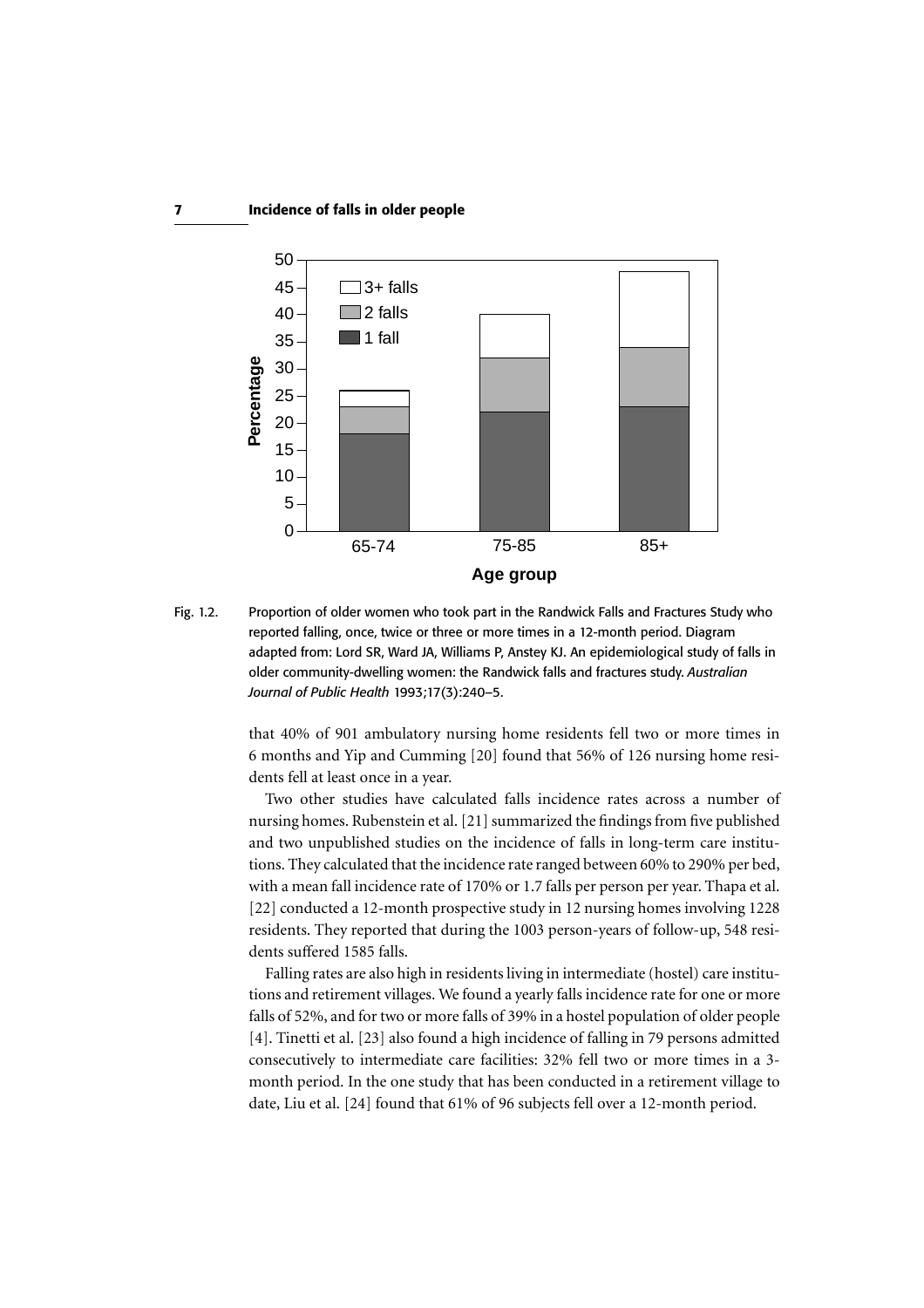#### Particular groups

Older people who have suffered a fall are at increased risk of falling again. In a prospective study of 325 community-dwelling persons who had fallen in the previous year, Nevitt et al. [6] found that 57% experienced at least one fall in a 12 month follow-up period and 31% had two or more falls. Not surprisingly, falling is also more prevalent in frailer older people than vigorous ones, in those who have difficulties undertaking activities of daily living, and in those with particular medical conditions that affect posture, balance and gait. Northridge et al. [25] reported that when community-dwelling persons were classified as either frail or vigorous, frailer people were more than twice as likely to fall as vigorous people. Similarly, Speechley and Tinetti [26] reported 52% of a frail group fell in a 1-year prospective period compared with only 17% of a vigorous group.

With regard to medical conditions, Mahoney et al. [27] found that 14% of older patients fell in the first month after discharge from hospital following a medical illness. Falling rates are also increased in those with stroke and Parkinson's disease. Forster and Young [28] found that 73% of elderly stroke patients fell within 6 months after hospital discharge. Koller et al. [29] and Paulson et al. [30] report falling yearly incidence rates of 38% and 53% respectively in elderly people with idiopathic Parkinson's disease. Kroller et al. [29] also noted that very frequent falling was a problem in this group, with 13% reporting falling more than once a week. Falls incidence is also high in older people following lower limb amputation. Kulkarni [31] found that 58% of people with a unilateral amputation had at least one fall within a 12-month period before their survey.

Increased falls incidence is also evident in persons with cognitive impairments and other neurological conditions, arthritis and diabetes, although few studies have reported specific falls incidence rates in these groups. In one study that examined falls incidence in persons with Alzheimer's disease, only 17% were reported to fall within a prospective period of 3 years [32]. This would appear to be an underestimate, as cognitive impairment has been found to be an independent risk factor for falling in many subsequent prospective studies (see Chapter 4).

#### Falls location

In independent older community-dwelling people, about 50% of falls occur within their homes and immediate home surroundings (Figure 1.3) [16, 33]. Most falls occur on level surfaces within commonly used rooms such as the bedroom, livingroom and kitchen. Comparatively few falls occur in the bathroom, on stairs or from ladders and stools. While a proportion of falls involve a hazard such as a loose rug or a slippery floor, many do not involve obvious environmental hazards [33]. The remaining falls occur in public places and other people's homes. Commonly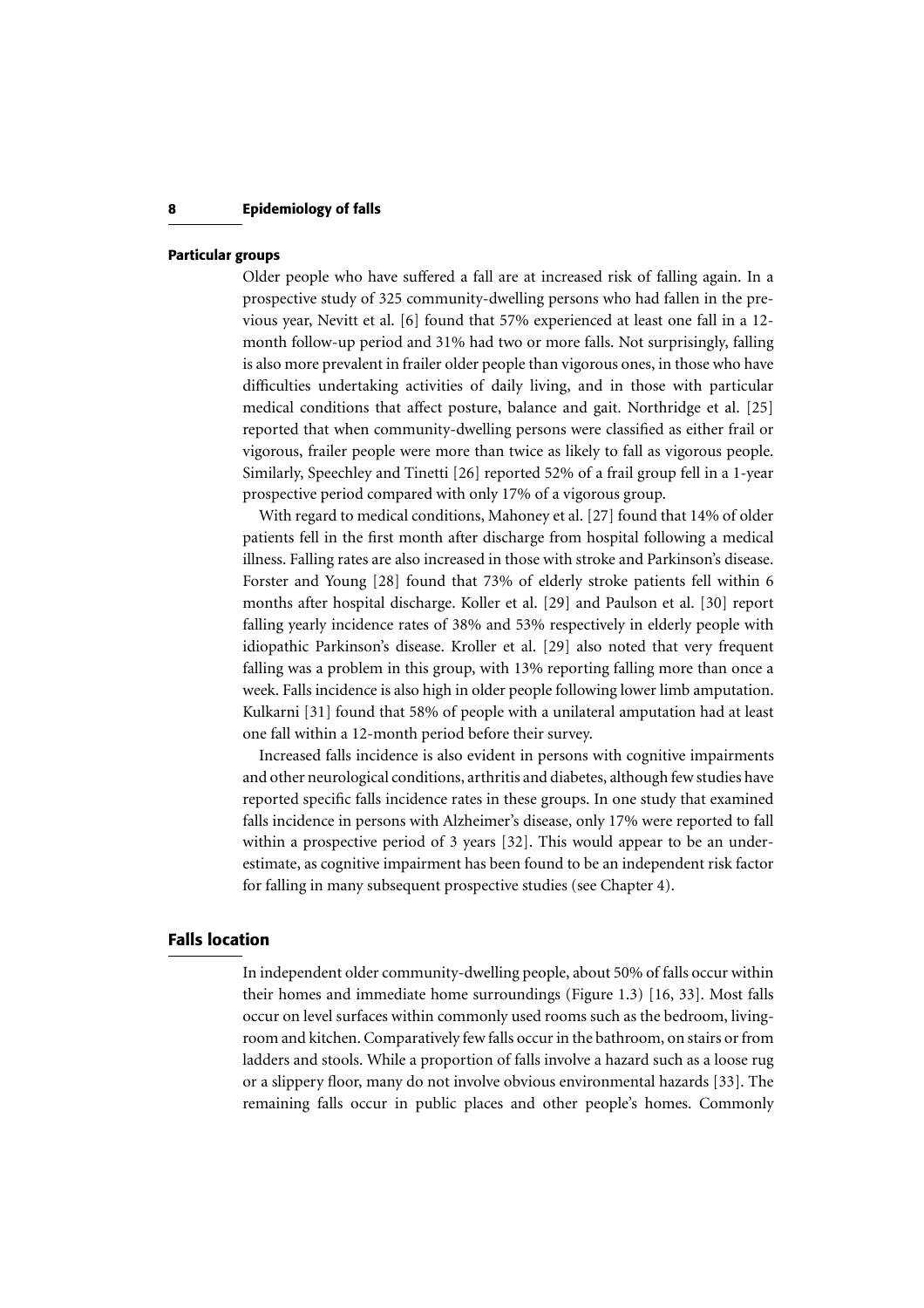

Fig. 1.3. Location of falls. 56% of falls occur outside the home (in the garden, street, footpath or shops), with the remainder (44%) occurring at various locations in the home. Adapted from: Lord SR, Ward JA, Williams P, Anstey KJ. Physiological factors associated with falls in older community-dwelling women. *Australian Journal of Public Health* 1993;17(3):240–5.

> reported environmental factors involved in falls in public places include pavement cracks and misalignments, gutters, steps, construction works, uneven ground and slippery surfaces.

> The location of falls is related to age, sex and frailty. In community-dwelling older women, we found that the number of falls occurring outside the home decreased with age, with a corresponding increase in the number of falls occurring inside the home on a level surface (Figure 1.4) [14]. Campbell et al. [33] found that fewer men than women fell inside the home (44% versus 65%) and more men fell in the garden (25% versus 11%). Also as would be expected, frailer groups with limited mobility suffer most falls within the home. These findings indicate that the occurrence of falls is strongly related to exposure, that is, they occur in situations where older people are undertaking their usual daily activities. Furthermore, most falls occur during periods of maximum activity in the morning or afternoon, and only about 20% occur between 9 p.m. and 7 a.m. [33].

#### Consequences of falls

Falls are the leading cause of injury-related hospitalization in persons aged 65 years and over, and account for 4% of all hospital admissions in this age group [34]. In Australia we found that hospital admissions resulting from falls are uncommon in young adulthood but with advancing age, the incidence of fall-related admissions increases at an exponential rate. Beyond 40 years, the admission rate due to falls increases consistently by 4.5% per year for men (doubling every 15.7 years) and by 7.9% per year for women (doubling every 9.1 years) [35] (Figure 1.5). In those aged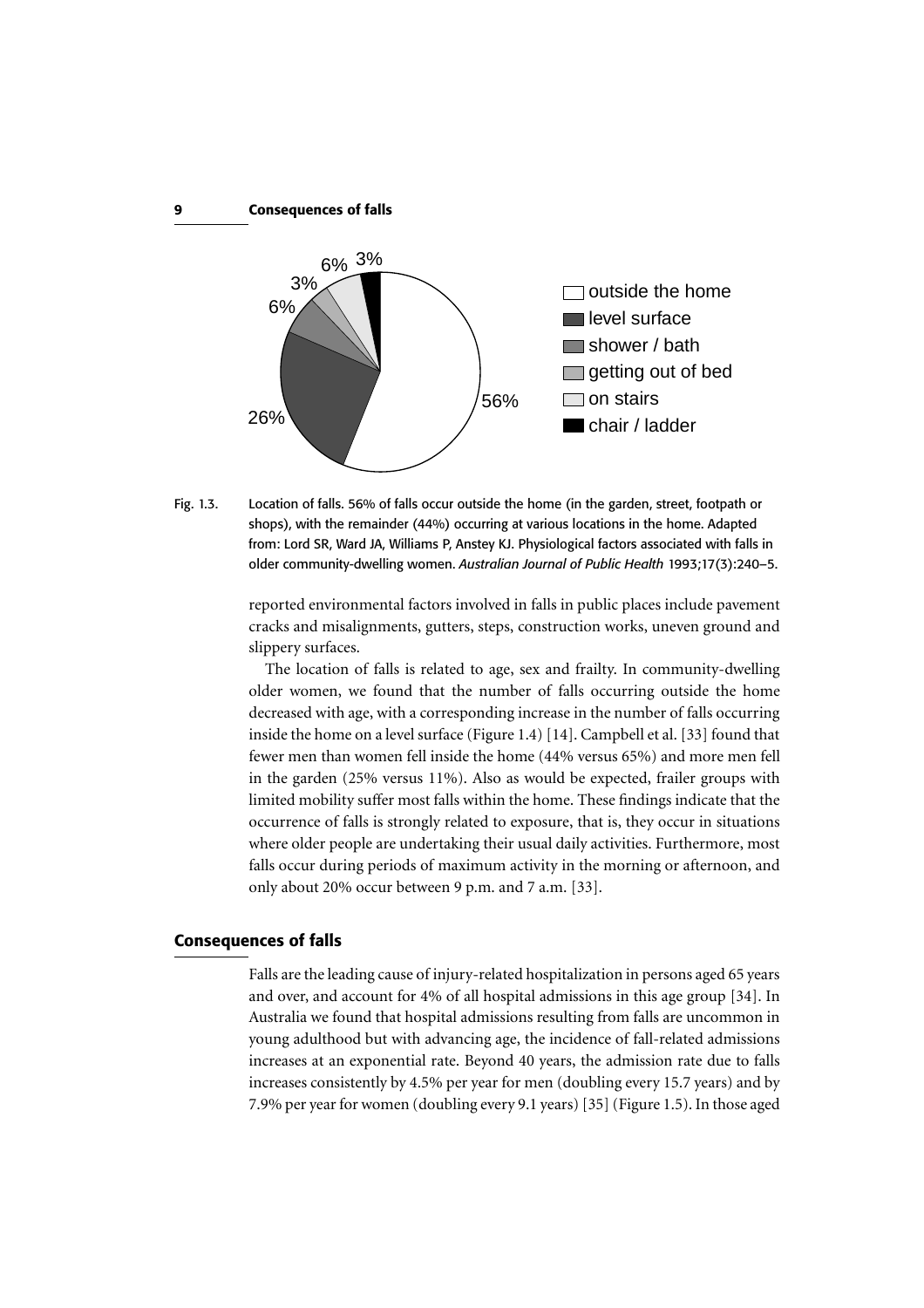

Fig. 1.4. Indoor falls location according to age. Adapted from: Lord SR, Ward JA, Williams P, Anstey KJ. An epidemiological study of falls in older community-dwelling women: the Randwick falls and fractures study. *Australian Journal of Public Health* 1993;17(3):240–5.

85 years and over, the levels have reached 4% per annum in men and 7% per annum in women. Falls also account for 40% of injury-related deaths, and 1% of total deaths in this age group [36].

Depending on the population under study, between 22% and 60% of older people suffer injuries from falls, 10–15% suffer serious injuries, 2–6% suffer fractures and 0.2–1.5% suffer hip fractures. The most commonly self-reported injuries include superficial cuts and abrasions, bruises and sprains. The most common injuries that require hospitalization comprise femoral neck fractures, other fractures of the leg, fractures of radius, ulna and other bones in the arm and fractures of the neck and trunk [1, 26, 35].

In terms of morbidity and mortality, the most serious of these fall-related injuries is fracture of the hip. Elderly people recover slowly from hip fractures and are vulnerable to postoperative complications. In many cases, hip fractures result in death and of those who survive, many never regain complete mobility. Marottoli et al. [37] analysed the outcomes of 120 patients from a cohort study who suffered a hip fracture over a 6-year period. They found that before their fractures, 86% could dress independently, 75% could walk independently and 63% could climb a flight of stairs. Six months after their injuries, these percentages had fallen to 49%, 15% and 8%, respectively.

Another consequence of falling is the 'long lie', i.e. remaining on the ground or floor for more than an hour after a fall. The long lie is a marker of weakness, illness and social isolation and is associated with high mortality rates among the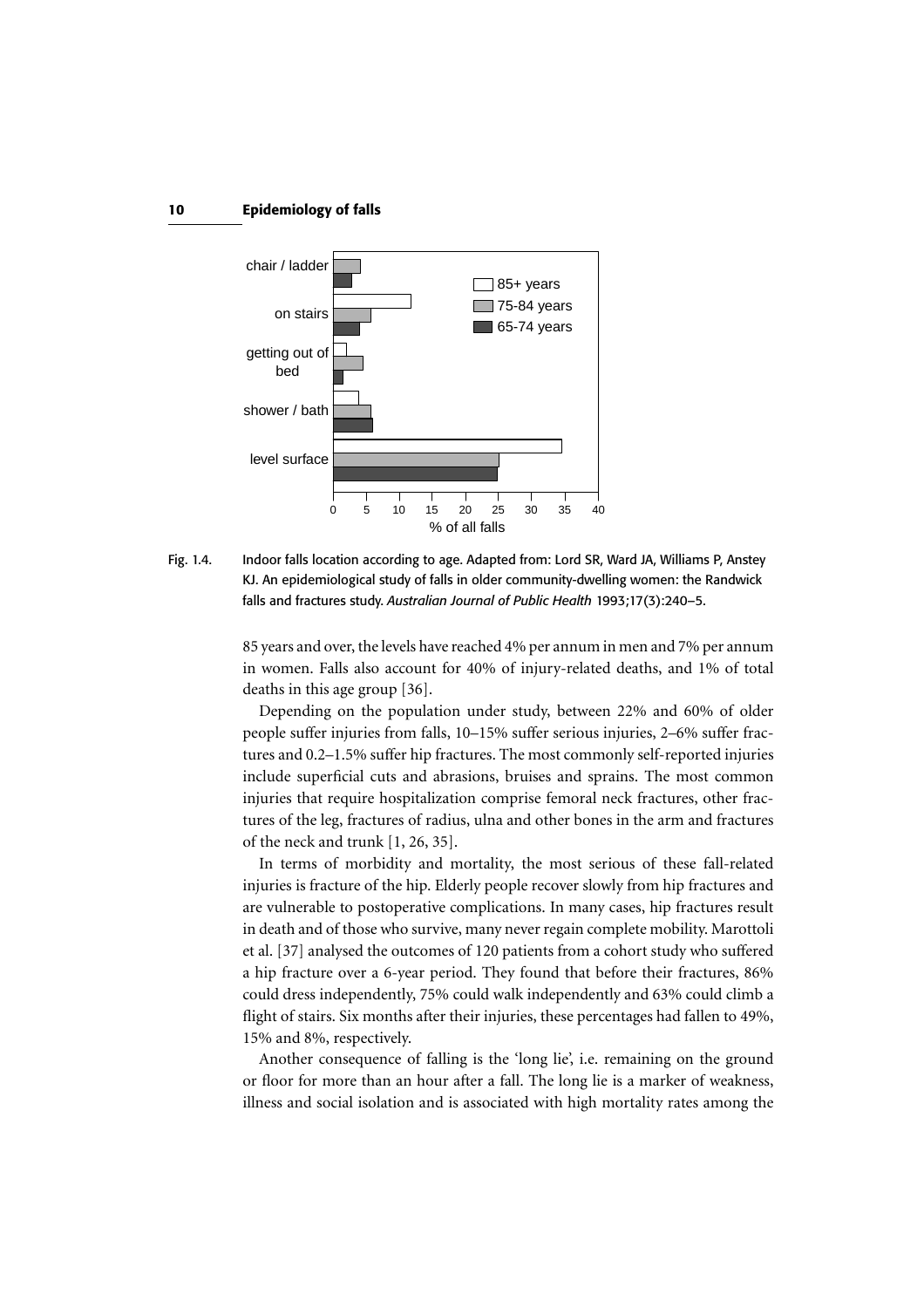



Fig. 1.5. Hospital admissions for falls according to age and gender. Adapted from: Lord SR. Falls in the elderly: admissions, bed use, outcome and projections. *Medical Journal of Australia* 1990;153:117–18.

60

70

Age (years)

90

80

100

 $50$ 

 $\pmb{\mathsf{O}}$ 

40

11 Consequences of falls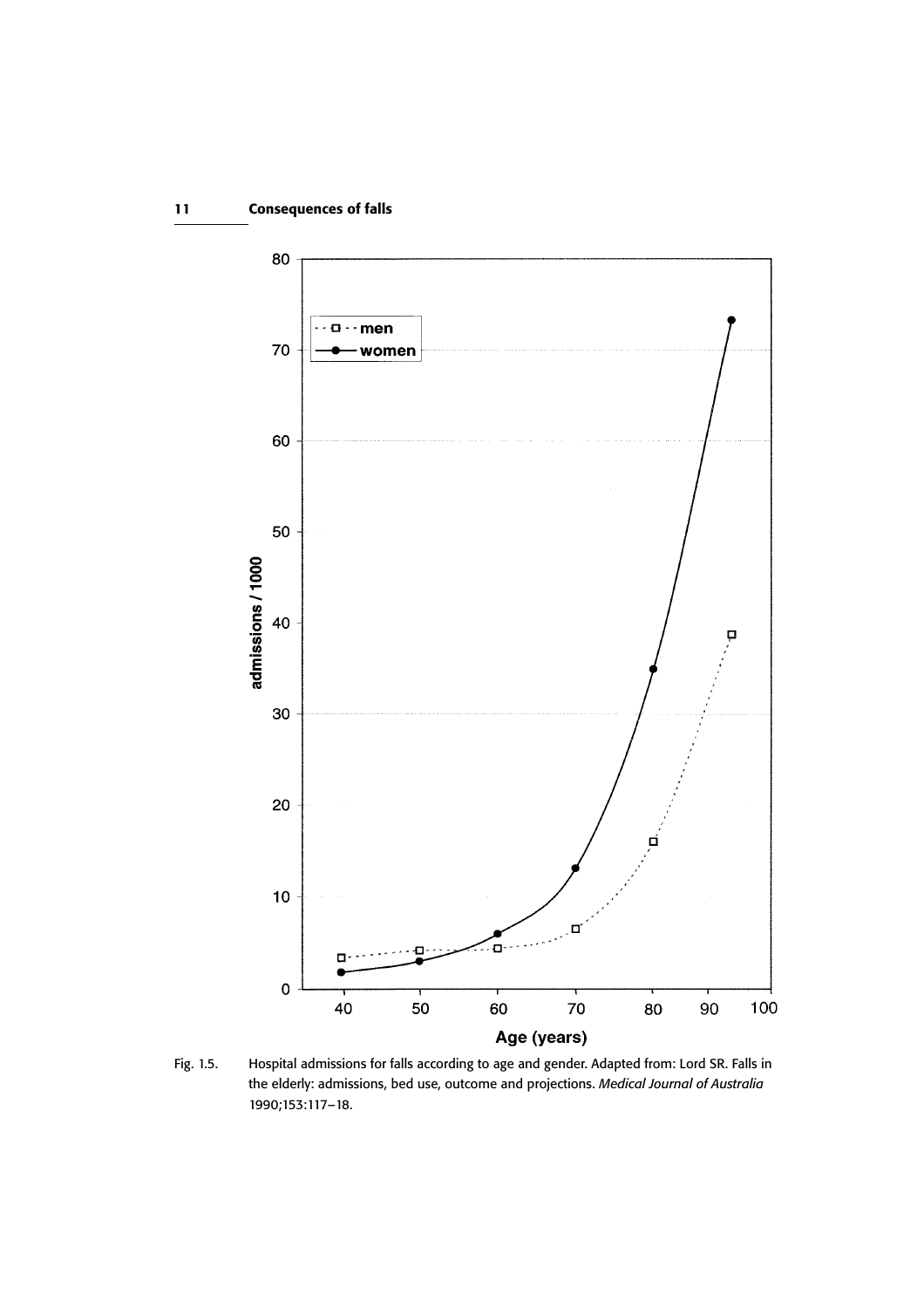elderly. Time spent on the floor is associated with fear of falling, muscle damage, pneumonia, pressure sores, dehydration and hypothermia [6, 38, 39]. Wild et al. [40] found that half of those who lie on the floor for an hour or longer die within 6 months, even if there is no direct injury from the fall. Vellas [41] suggests that long lies are not uncommon. He found that more than 20% of patients admitted to hospital because of a fall had been on the ground for an hour or more. Such a figure could be expected as Tinetti et al. [42] found that up to 47% of non-injured fallers are unable to get up off the floor without assistance.

Falls can result in restriction of activity and fear of falling, reduced quality of life and independence. Even falls that do not result in physical injuries can result in the 'post-fall syndrome'; a loss of confidence, hesitancy, tentativeness, with resultant loss of mobility and independence. It has been found that after falling, 48% of older people report a fear of falling and 25% report curtailing activities [6, 43]. Tinetti et al. [43] have also found that 15% of nonfallers also report avoiding activities due to a fear of falling.

Finally, falls can also lead to disability and decreased mobility which often results in increased dependency on others and hence an increased probability of being admitted to an institution. Falls are commonly cited as a contributing reason for an older person requiring admission to a nursing home [42, 44].

#### The cost of falls

As indicated above, falls in older people are common and can lead to numerous disabling conditions, extensive hospital stays and death. It is not at all surprising, then, that falls constitute a significant health care cost. Fall-related costs can include the direct costs, which include doctor visits, acute hospital and nursing home care, outpatient clinics, rehabilitation stays, diagnostic tests, medications, home care, home modifications, equipment and institutional care. Indirect costs include carer and patient morbidity and mortality costs. The literature on the total cost of falls is scarce, however, as there are many difficulties and limitations involved in estimating the economic cost of any disease or condition. Problems exist because cost data are only estimates, and many costs are only relevant to the country in which they are incurred. Furthermore, because of inflation and other economic and health care factors, costs are outdated soon after they are published.

A number of researchers have estimated the hospital costs of an injurious fall in absolute terms and as a proportion of health budgets [35, 45–49]. In a detailed report to the US Congress in 1989, Rice and MacKenzie [48] calculated that in 1985, nearly \$10 billion of the \$158 billion or 6% of the lifetime economic cost of injury in the United States was attributable to falls in older people. Furthermore, falls account for 70% of all injury-related costs in elderly people. The cost per injured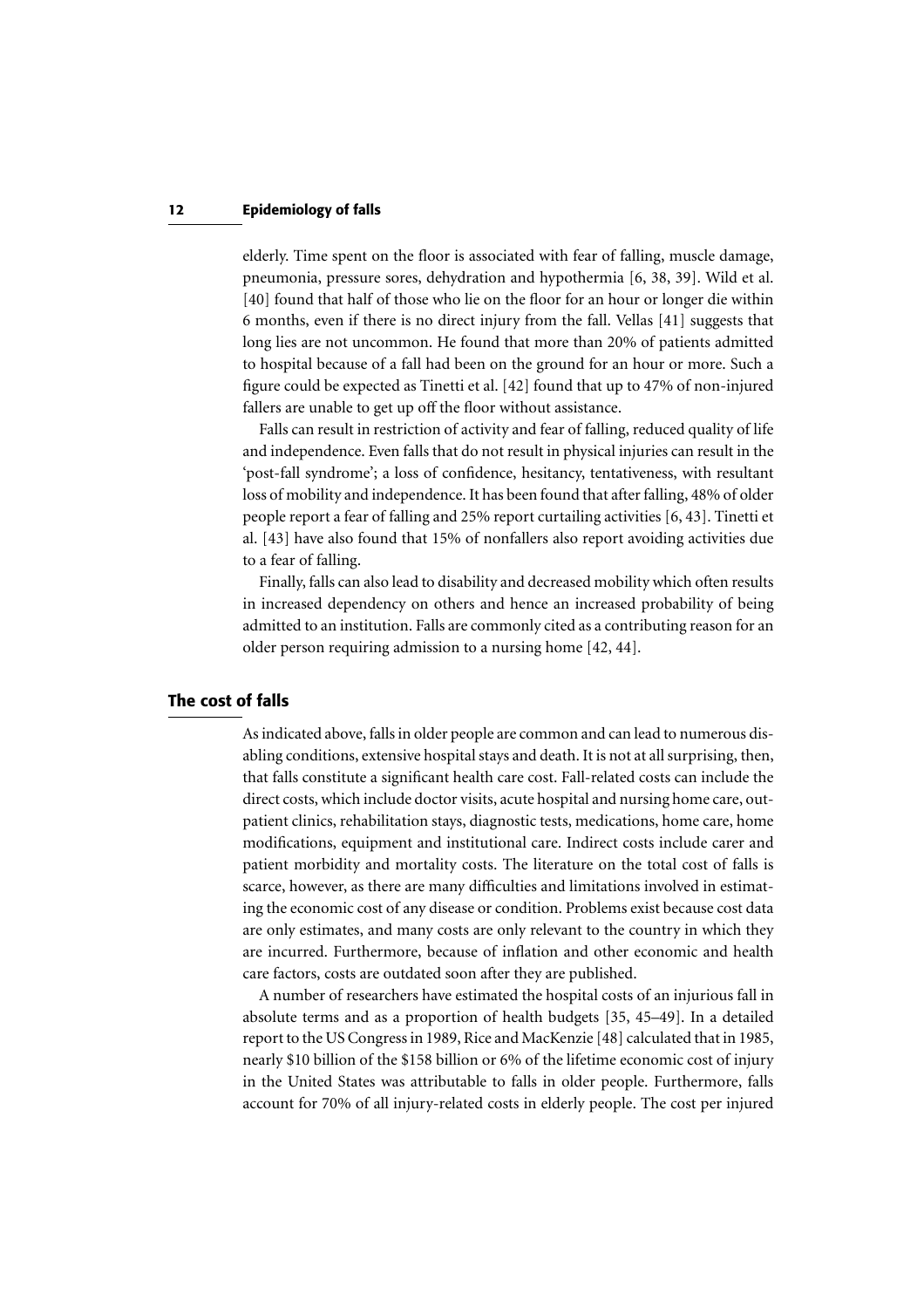#### 13 References

person in 1985 was \$4226, which was nearly double that of the average cost per injured person for all age groups. Englander et al. [49] updated the costs of falls as presented by Rice and MacKenzie [48] from 1985 US dollars to 1994 US dollars. They projected the cost of falls in 1994 to total \$20.2 billion, with a cost per injured person being \$7399. The authors further extrapolated these figures to the year 2020 and estimated the cost of falls injuries at \$32.4 billion.

#### Conclusion

Despite the disparate methodologies of falls ascertainment used in the above studies, the incidence rates reported are remarkably similar. Approximately one third of older people living in the community fall at least once a year, with many suffering multiple falls. Falling rates are higher in older women (40%) than in older men (28%) and continue to increase with age above 65 years. The incidence of falls is increased in people living in retirement villages, hostels and nursing homes, in those who have fallen in the past year and in those with particular medical conditions that affect posture, balance and gait. In community-dwelling older people, about 50% of falls occur within their homes and 50% in public places. Falls account for 4% of hospital admissions, 40% of injury-related deaths and 1% of total deaths in persons aged 65 years and over. The major injuries that result from falls include fractures of the wrist, neck, trunk and hip. Falls can also result in disability, restriction of activity and fear of falling, which can reduce quality of life and independence and contribute to an older person being admitted to a nursing home. Finally, as many fall-related injuries require medical treatment including hospitalization, falls constitute a condition requiring considerable health care expenditure.

#### REFERENCES

- 1 Gibson MJ, Andres RO, Isaacs B, Radebaugh T, Worm-Petersen J. The prevention of falls in later life. A report of the Kellogg International Work Group on the prevention of falls by the elderly. *Danish Medical Bulletin* 1987;34(Suppl 4):1–24.
- 2 Grimley-Evans J. Fallers, non-fallers and Poisson. *Age and Ageing* 1990;19:268–9.
- 3 Cummings SR, Nevitt MC, Kidd S. Forgetting falls. The limited accuracy of recall of falls in the elderly. *Journal of the American Geriatrics Society* 1988;36:613–16.
- 4 Lord SR, Clark RD, Webster IW. Physiological factors associated with falls in an elderly population. *Journal of the American Geriatrics Society* 1991;39:1194–200.
- 5 Lord SR, Ward JA, Williams P, Anstey KJ. Physiological factors associated with falls in older community-dwelling women. *Journal of the American Geriatrics Society* 1994;42:1110–17.
- 6 Nevitt MC, Cummings SR, Kidd S, Black D: Risk factors for recurrent nonsyncopal falls. A prospective study. *Journal of the American Medical Association* 1989;261:2663–8.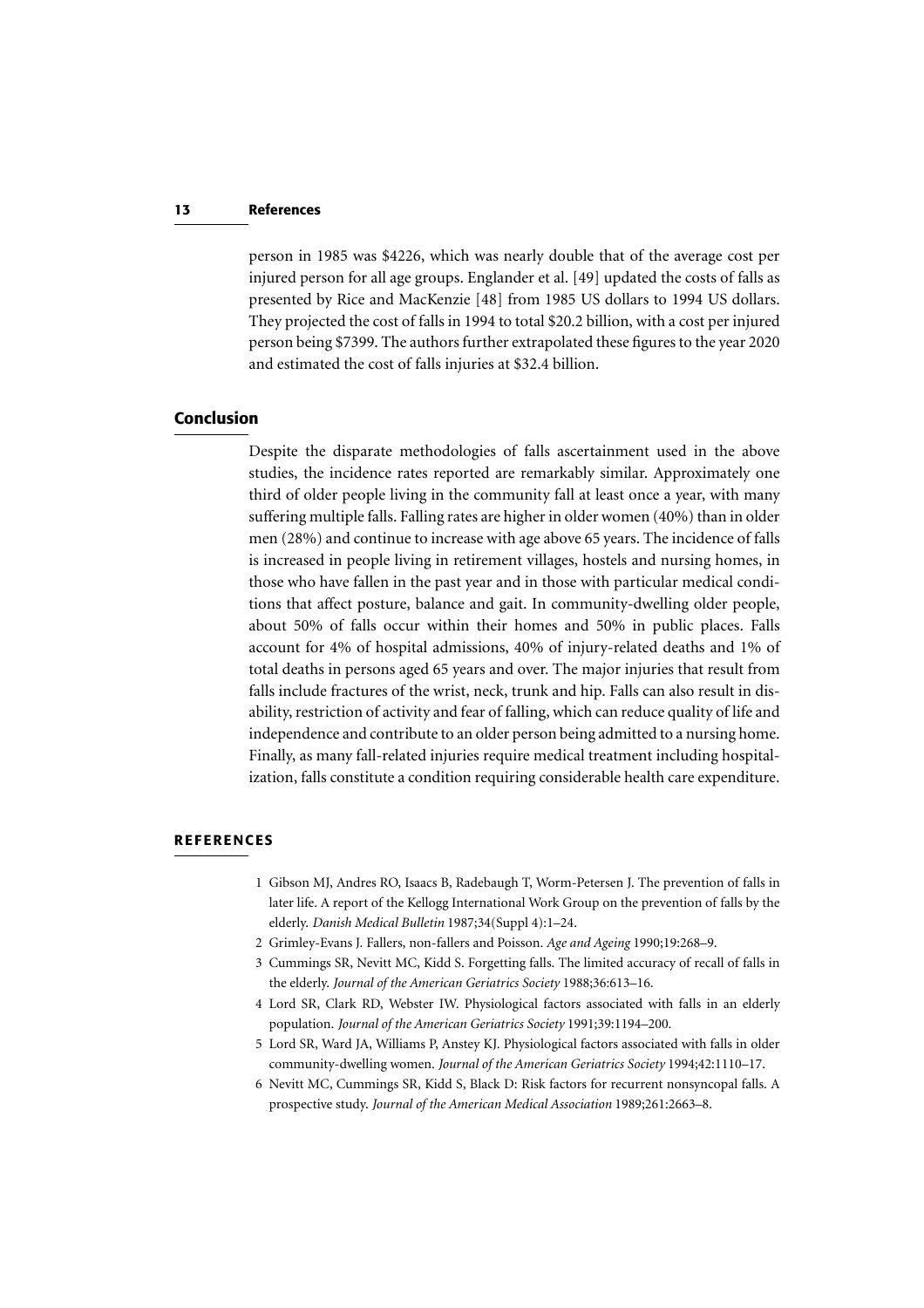- 7 Tinetti ME, Speechley M, Ginter SF. Risk factors for falls among elderly persons living in the community. *New England Journal of Medicine* 1988;319:1701–7.
- 8 O'Loughlin JL, Robitaille Y, Boivin JF, Suissa S. Incidence of and risk factors for falls and injurious falls among the community-dwelling elderly. *American Journal of Epidemiology* 1993;137:342–54.
- 9 Exton-Smith AN. Functional consequences of ageing: clinical manifestations. In Exton-Smith AN, Grimley Evans J editors. *Care of the elderly: meeting the challenge of dependency*. London: Academic Press, 1977.
- 10 Campbell AJ, Reinken J, Allan BC, Martinez GS. Falls in old age: a study of frequency and related clinical factors. *Age and Ageing* 1981;10:264–70.
- 11 Prudham D, Evans JG. Factors associated with falls in the elderly: a community study. *Age and Ageing* 1981;10:141–6.
- 12 Blake A, Morgan K, Bendall M, et al. Falls by elderly people at home: prevalence and associated factors. *Age and Ageing* 1988;17:365–72.
- 13 Lord SR, Sambrook PN, Gilbert C, et al. Postural stability, falls and fractures in the elderly: results from the Dubbo osteoporosis epidemiology study. *Medical Journal of Australia* 1994;160:684–5, 688–91.
- 14 Lord SR, Ward JA, Williams P, Anstey KJ. An epidemiological study of falls in older community-dwelling women: the Randwick falls and fractures study. *Australian Journal of Public Health* 1993;17:240–5.
- 15 Campbell AJ, Borrie MJ, Spears GF. Risk factors for falls in a community-based prospective study of people 70 years and older. *Journal of Gerontology* 1989;44:M112–17.
- 16 Luukinen H, Koski K, Laippala P, Kivela SL. Predictors for recurrent falls among the homedwelling elderly. *Scandinavian Journal of Primary Health Care* 1995;13:294–9.
- 17 Luukinen H, Koski K, Hiltunen L, Kivela SL. Incidence rate of falls in an aged population in northern Finland. *Journal of Clinical Epidemiology* 1994;47:843–50.
- 18 Fernie GR, Gryfe CI, Holliday PJ, Llewellyn A. The relationship of postural sway in standing to the incidence of falls in geriatric subjects. *Age and Ageing* 1982;11:11–16.
- 19 Lipsitz LA, Jonsson PV, Kelley MM, Koestner JS. Causes and correlates of recurrent falls in ambulatory frail elderly. *Journal of Gerontology* 1991;46:M114–22.
- 20 Yip YB, Cumming RG: The association between medications and falls in Australian nursinghome residents. *Medical Journal of Australia* 1994;160:14–18.
- 21 Rubenstein LZ, Robbins AS, Schulman BL, Rosado J, Osterweil D, Josephson KR. Falls and instability in the elderly [clinical conference]. *Journal of the American Geriatrics Society* 1988;36:266–78.
- 22 Thapa PB, Brockman KG, Gideon P, Fought RL, Ray WA. Injurious falls in nonambulatory nursing home residents: a comparative study of circumstances, incidence, and risk factors. *Journal of the American Geriatrics Society* 1996;44:273–8.
- 23 Tinetti ME, Williams TF, Mayewski R. Fall risk index for elderly patients based on number of chronic disabilities. *American Journal of Medicine* 1986;80:429–34.
- 24 Liu BA, Topper AK, Reeves RA, Gryfe C, Maki BE. Falls among older people: relationship to medication use and orthostatic hypotension. *Journal of the American Geriatrics Society* 1995;43:1141–5.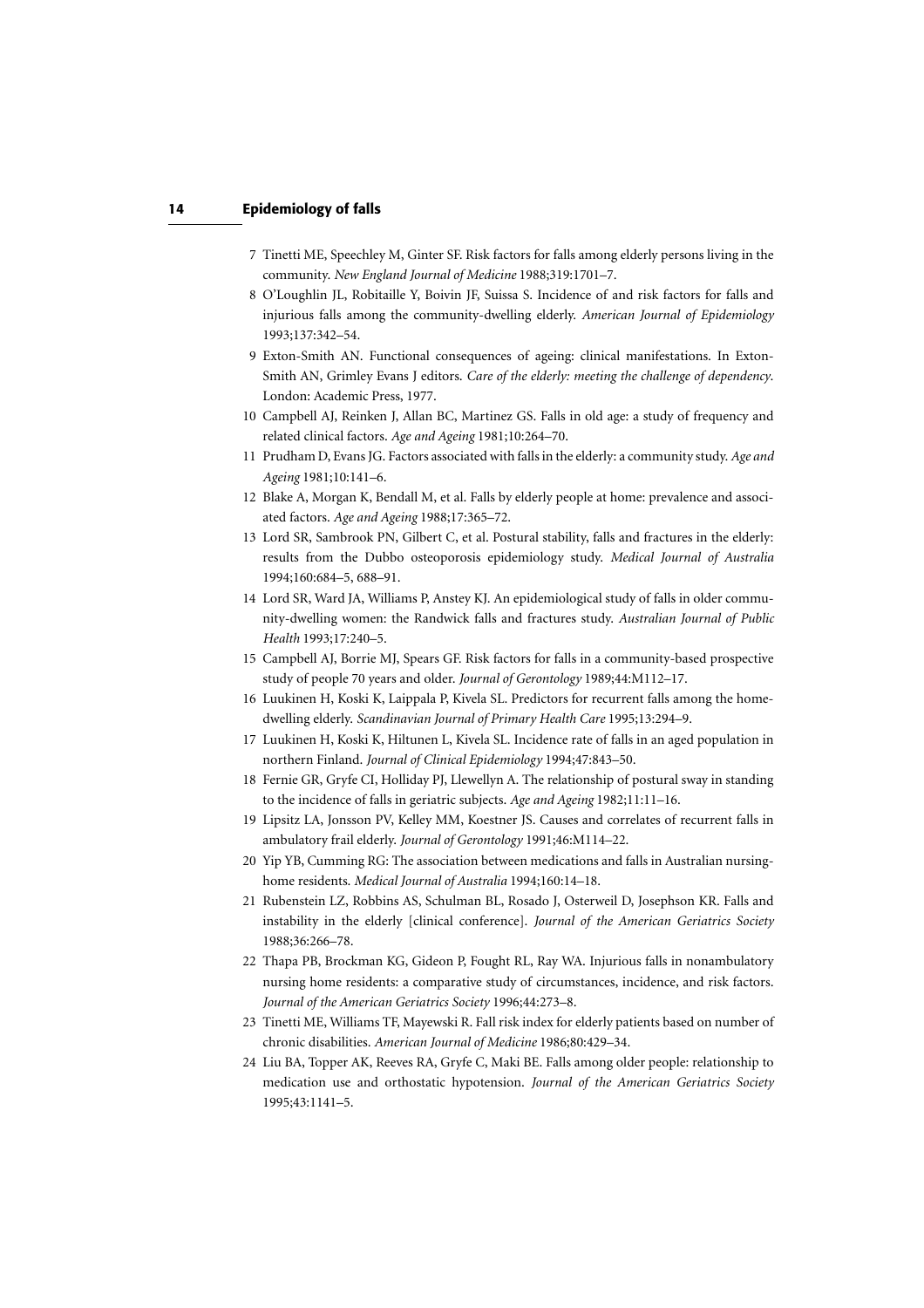- 25 Northridge ME, Nevitt MC, Kelsey JL, Link B. Home hazards and falls in the elderly: the role of health and functional status. *American Journal of Public Health* 1995;85:509–15.
- 26 Speechley M, Tinetti M. Falls and injuries in frail and vigorous community elderly persons. *Journal of the American Geriatrics Society* 1991;39:46–52.
- 27 Mahoney J, Sager M, Dunham NC, Johnson J. Risk of falls after hospital discharge. *Journal of the American Geriatrics Society* 1994;42:269–74.
- 28 Forster A, Young J. Incidence and consequences of falls due to stroke: a systematic inquiry. *British Medical Journal* 1995; 311:83–6.
- 29 Koller WC, Glatt S, Vetere-Overfield B, Hassanein R. Falls and Parkinson's disease. *Clinical Neuropharmacology* 1989;12:98–105.
- 30 Paulson GW, Schaefer K, Hallum B. Avoiding mental changes and falls in older Parkinson's patients. *Geriatrics* 1986;41:59–62.
- 31 Kulkarni J, Toole C, Hirons R, Wright S, Morris J. Falls in patients with lower limb amputations: prevalence and contributing factors. *Physiotherapy* 1996;82:130–6.
- 32 Buchner DM, Larson EB. Falls and fractures in patients with Alzheimer-type dementia. *Journal of the American Medical Association* 1987;257:1492–5.
- 33 Campbell AJ, Borrie MJ, Spears GF, Jackson SL, Brown JS, Fitzgerald JL. Circumstances and consequences of falls experienced by a community population 70 years and over during a prospective study. *Age and Ageing* 1990;19:136–41.
- 34 Baker SP, Harvey AH. Fall injuries in the elderly. *Clinics in Geriatric Medicine* 1985; 1:501–12.
- 35 Lord SR. Falls in the elderly: admissions, bed use, outcome and projections. *Medical Journal of Australia* 1990;153:117–18.
- 36 New South Wales Health Department: The epidemiology of falls in older people in NSW. Sydney: New South Wales Health Department, 1994.
- 37 Marottoli RA, Berkman LF, Cooney LM Jr. Decline in physical function following hip fracture. *Journal of the American Geriatrics Society* 1992;40:861–6.
- 38 Mallinson W, Green M. Covert muscle injury in aged persons admitted to hospital following falls. *Age and Ageing* 1985;14:174–8.
- 39 King MB, Tinetti ME. Falls in community-dwelling older persons. *Journal of the American Geriatrics Society* 1995;43:1146–54.
- 40 Wild D, Nayak US, Isaacs B. How dangerous are falls in old people at home? *British Medical Journal* (*Clinical Research*) 1981;282:266–8.
- 41 Vellas B, Cayla F, Bocquet H, de Pemille F, Albarede JL. Prospective study of restriction of activity in old people after falls. *Age and Ageing* 1987;16:189–93.
- 42 Tinetti ME, Liu WL, Claus EB. Predictors and prognosis of inability to get up after falls among elderly persons. *Journal of the American Medical Association* 1993;269:65–70.
- 43 Tinetti ME, Mendes de Leon CF, Doucette JT, Baker DI. Fear of falling and fall-related efficacy in relationship to functioning among community-living elders. *Journal of Gerontology* 1994;49:M140–7.
- 44 Lord SR. Predictors of nursing home placement and mortality of residents in intermediate care. *Age and Ageing* 1994;23:499–504.
- 45 Alexander BH, Rivara FP, Wolf ME. The cost and frequency of hospitalization for fall-related injuries in older adults. *American Journal of Public Health* 1992;82:1020–3.